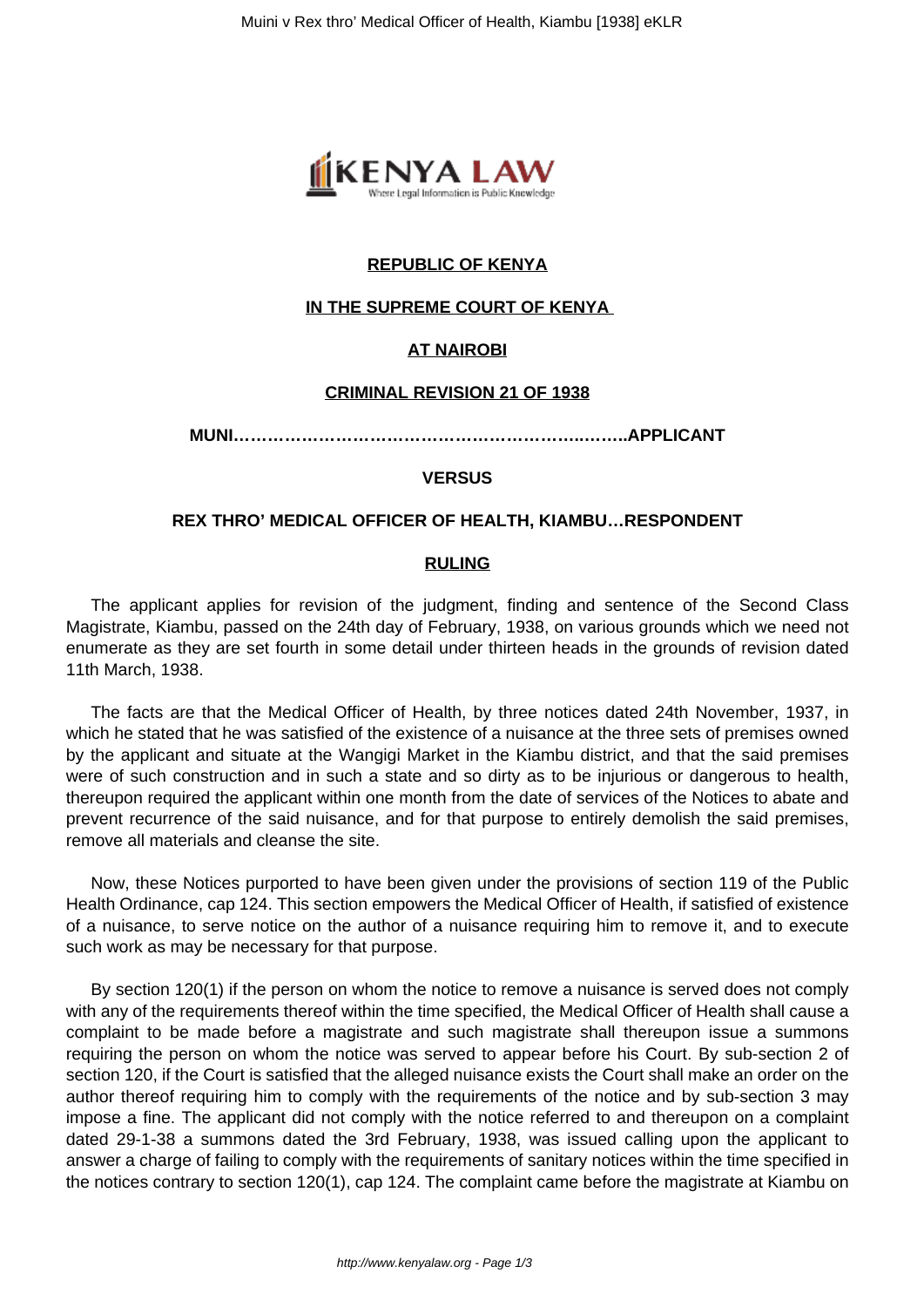the 23rd February, 1938. Here it may be mentioned that it was agreed that the three charges should all be heard together. The magistrate heard evidence from the Sanitary Inspector as to the existence of a nuisance and also evidence for the defendant that no nuisance in fact existed. The magistrate delivered judgment to the effect that the nuisance existed and that the only way to cure it was to demolish the buildings and that temporary measures would not be of any avail. He ordered the defendant to pay a fine of Shs 20 on each charge and gave him fourteen days in which to demolish the buildings. Now section 124 of the Public Health Ordinance empowers the Court, where a nuisance is proved to exist with respect to a dwelling, and the Court is satisfied that such dwelling is so dilapidated and so defectively constructed that repairs to or alterations are not likely to remove the nuisance and make such dwelling fit for human habitation, to order the owner thereof to commence to demolish the dwelling on or before a specified date, being at least one month from the day of issuing an order, and to complete the demolition and to remove the

materials from the site before another specified date.

Of the three sets of premises one was a shop having living quarters attached, the second was a butcher's shop, and the third was a small building used as living quarters. The first and third sets of premises therefore come within the category of dwellings while the second does not. There would appear to be a distinction in the Ordinance between the demolition of a dwelling and that of another class of building. A different procedure has to be adopted in the case of a dwelling which it is sought to have pulled down by reason of a nuisance, to that which is necessary in the case of a building of another kind.

In this case the Medical Officer of Health himself issued the notice to demolish all three sets of premises acting under section 119. In regard to the butcher's shop, while it is nowhere laid down in the Ordinance that Medical Officer of Health has specific powers to order the demolition of a building which is other than a dwelling, we hold not without some hesitation that the order to demolish appears to have been within the powers under section 119 enabling the Medical Officer of Health to order the removal of nuisance.

The subsequent steps taken in regard to these premises (the butcher's shop) namely the filing of a complaint, the issue of summons, the hearing of the charge by the magistrate, and the ultimate decision of the magistrate that a nuisance existed in respect of these premises and his order that they be demolished, and a fine be paid, appear to be without objection.

As regard the two dwellings the position is somewhat different. Section 124 provides for the necessary procedure to be followed when power is sought to order demolition of a dwelling. The Public Health Ordinance being a penal enactment its provisions must be construed strictly. The section says in effect that when it is sought to demolish a dwelling, in order to cure a nuisance which can only be cured by such demolition, the Court is the proper authority to make the order. This by implication, in our opinion deprives a Local Authority or Medical Officer of Health of the power of ordering the demolition of a dwelling. The words in section 119: "Requiring him to remove it within the time specified in the notice and to execute such work and do such things as may be necessary", cannot be taken to include the power to order demolition of a dwelling when special provision is made elsewhere, ie in section 124. In other words, the Medical Officer of Health in this instance had no power by notice to order the demolition of the two dwellings in order to secure the removal of the nuisance in respect of them. His action in doing so was ultra vires. His complaints and the summonses issued by the court were based on the wrong section. In our opinion this invalidated the whole

proceedings in the lower court, including the convictions and sentences, in respect to the two dwellings. The whole procedure was wrong and the proceedings were a nullity. The Medical Officer of Health's proper course we consider would have been to have sworn a complaint before the Court and to have moved the Court to issue a summons calling upon the owner to show cause why he should not be